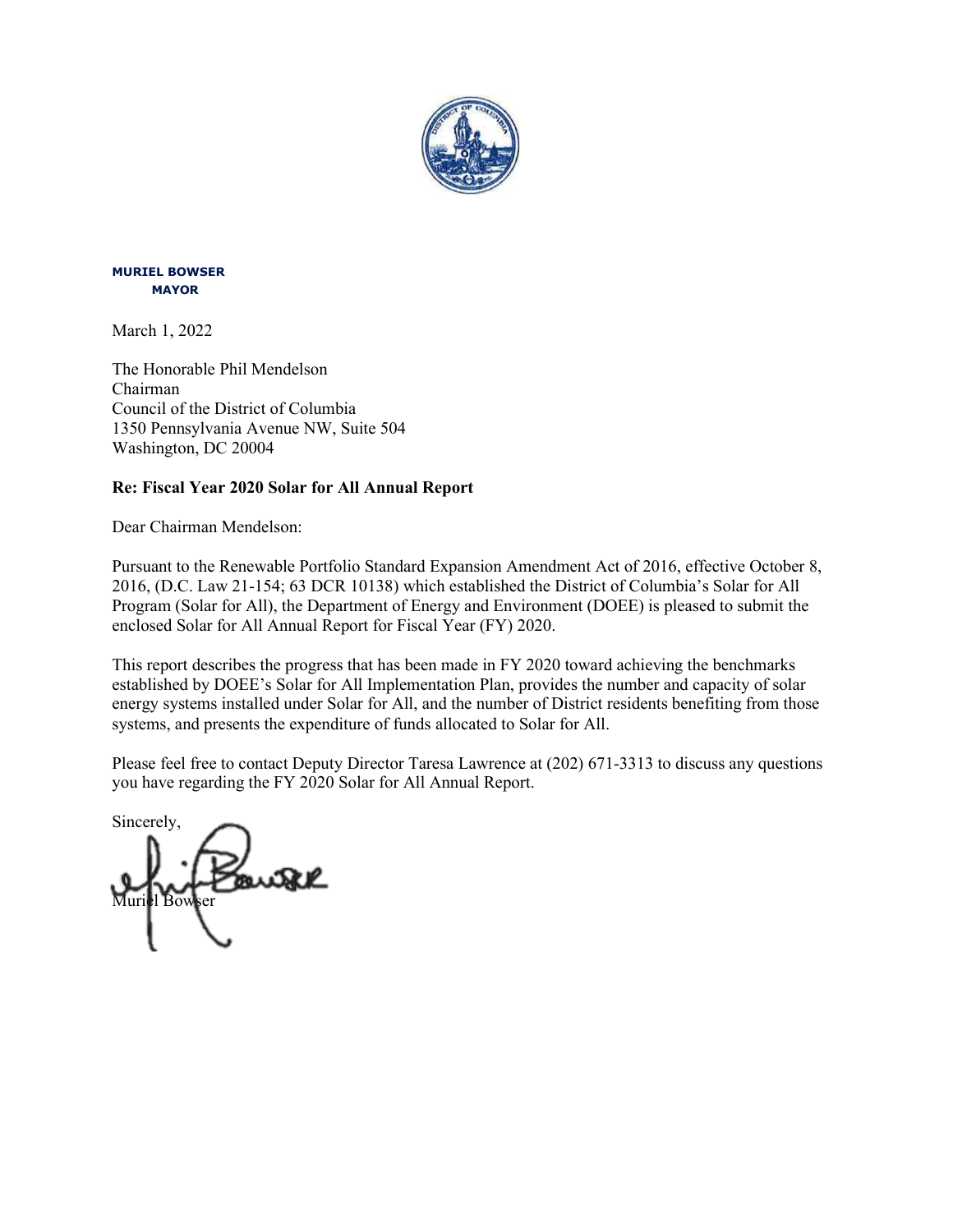# Department of Energy and Environment

Renewable Portfolio Standard Expansion Amendment Act of 2016 & Solar for All Annual Report

October 1, 2019 - September 30, 2020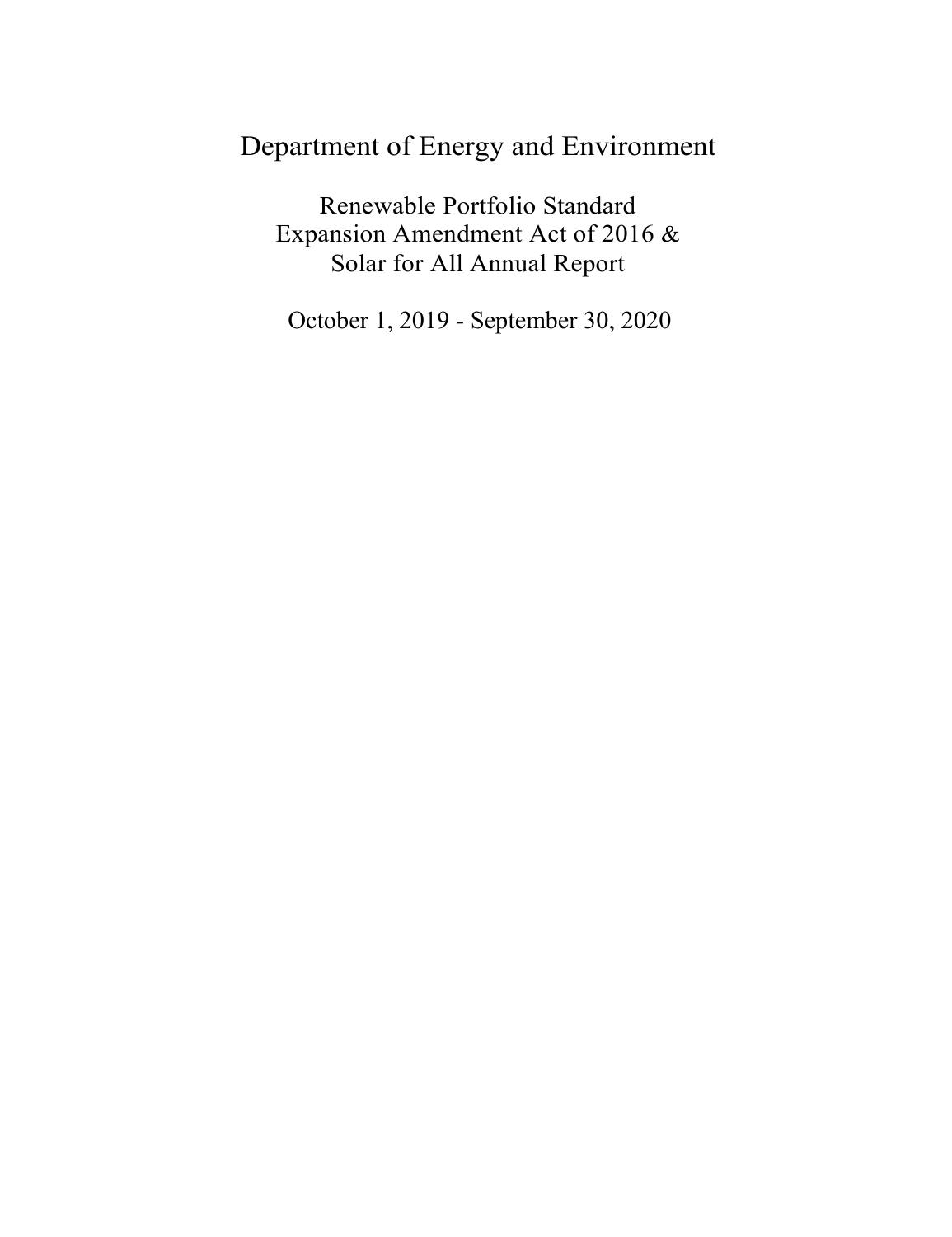## Table of Contents

| Systems Installed and Low- And Moderate-Income Households Service in FY 2020  12 |  |
|----------------------------------------------------------------------------------|--|
|                                                                                  |  |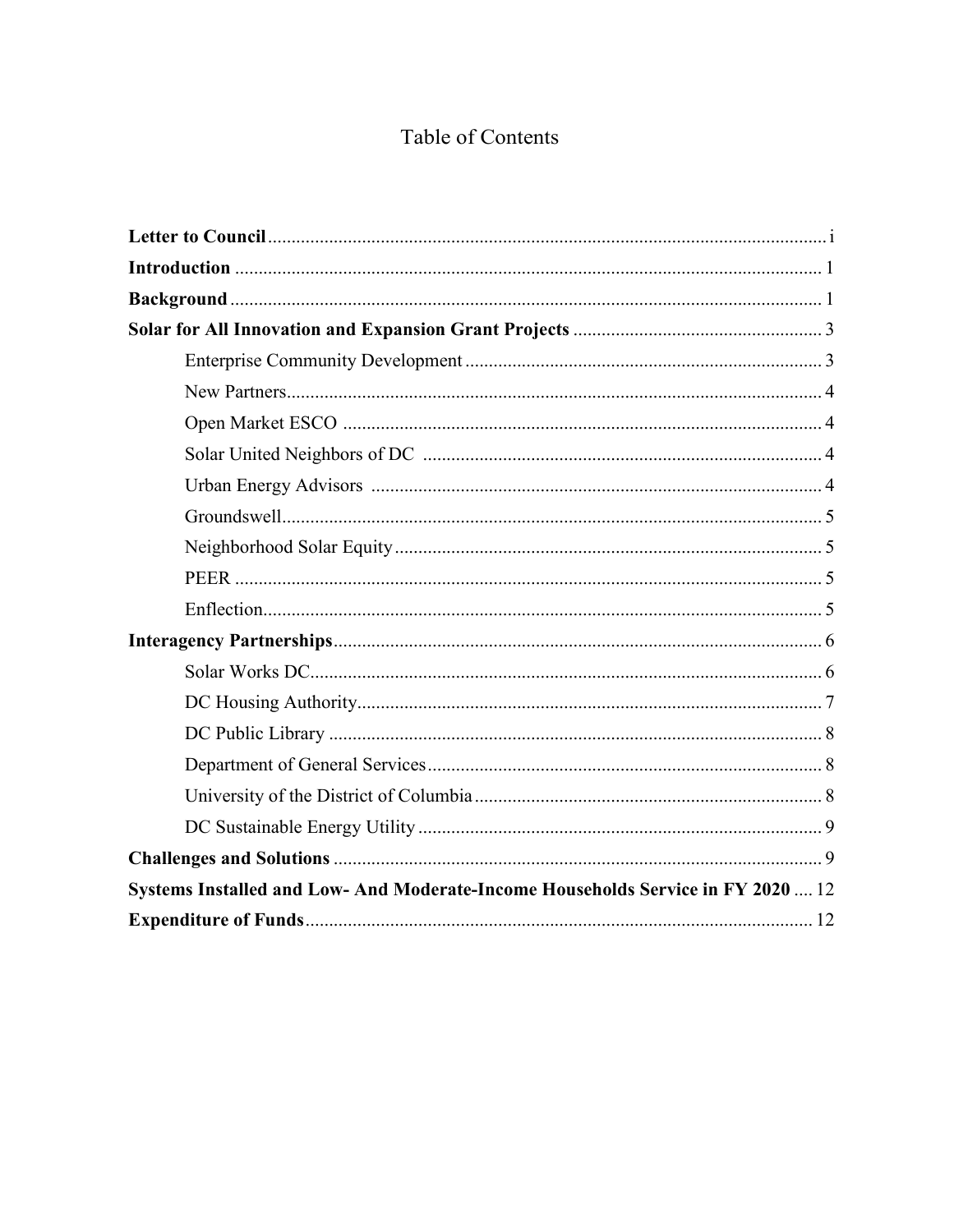The Honorable Phil Mendelson Chairman Council of the District of Columbia 1350 Pennsylvania Avenue NW, Suite 504 Washington, DC 20004

#### **RE: Solar For All Annual Report for Fiscal Year 2020**

Dear Chairman Mendelson,

As we look back on 2020, we can be thankful that this trying year has seen the Solar for All program continue to make progress to serve District residents in need of energy assistance with the benefits of clean solar energy. I want to take this opportunity to highlight some of the progress we have made in expanding access to clean solar energy for low- and moderate-income District residents, which has been especially helpful in this time of turmoil and uncertainty for so many. The DC Department of Energy and Environment (DOEE) adjusted operations to continue signing up residents for Solar for All virtually, and worked with the Department of Employment Services (DOES) to provide solar installation training virtually through Solar Works DC. This flexibility allowed DOEE to meet its goals for solar installations and residents served. Additionally, DOEE's continued partnership with the DC Sustainable Energy Utility (DCSEU) continued to be productive, providing the installation of another 7.4 MW of solar for District residents through the Solar for All program.

In Fiscal Year 2020, the Solar for All program provided the benefits of solar energy to over 4,000 households and installed over 10 megawatts (MW) of solar capacity. That progress will continue in Fiscal Year 2021, as we are on track to install approximately 12 additional MW of solar capacity. This amount includes the 2.65 MW Oxon Run solar site, the largest community solar installation in the District, which was completed in December, 2020 on a brownfield site. In spring, 2021 plantings to provide habitat for pollinators will be completed on the Oxon Run site. Altogether, this additional 12 MW of solar capacity will provide roughly 3,400 households with credits on their electric bills. These credits total approximately \$500 annually per eligible household.

To realize these accomplishments, DOEE has worked diligently to secure site access for solar projects, develop effective and efficient program processes, educate and conduct outreach with potential program customers and solar installers, and ensure residents successfully receive the benefits of solar energy. DOEE continues to ensure our efforts to address the District's contributions to climate change are equitable across all eight Wards, meeting Mayor Bowser's commitment to provide a fair shot for all District residents regardless of income to enjoy the benefits of solar. I am very proud of the work DOEE has accomplished through Solar for All, and as the program continues to grow, I look forward to serving more District residents with the benefits of clean solar energy and addressing residents' energy burdens.

Sincerely,

Tommy Wells **Director**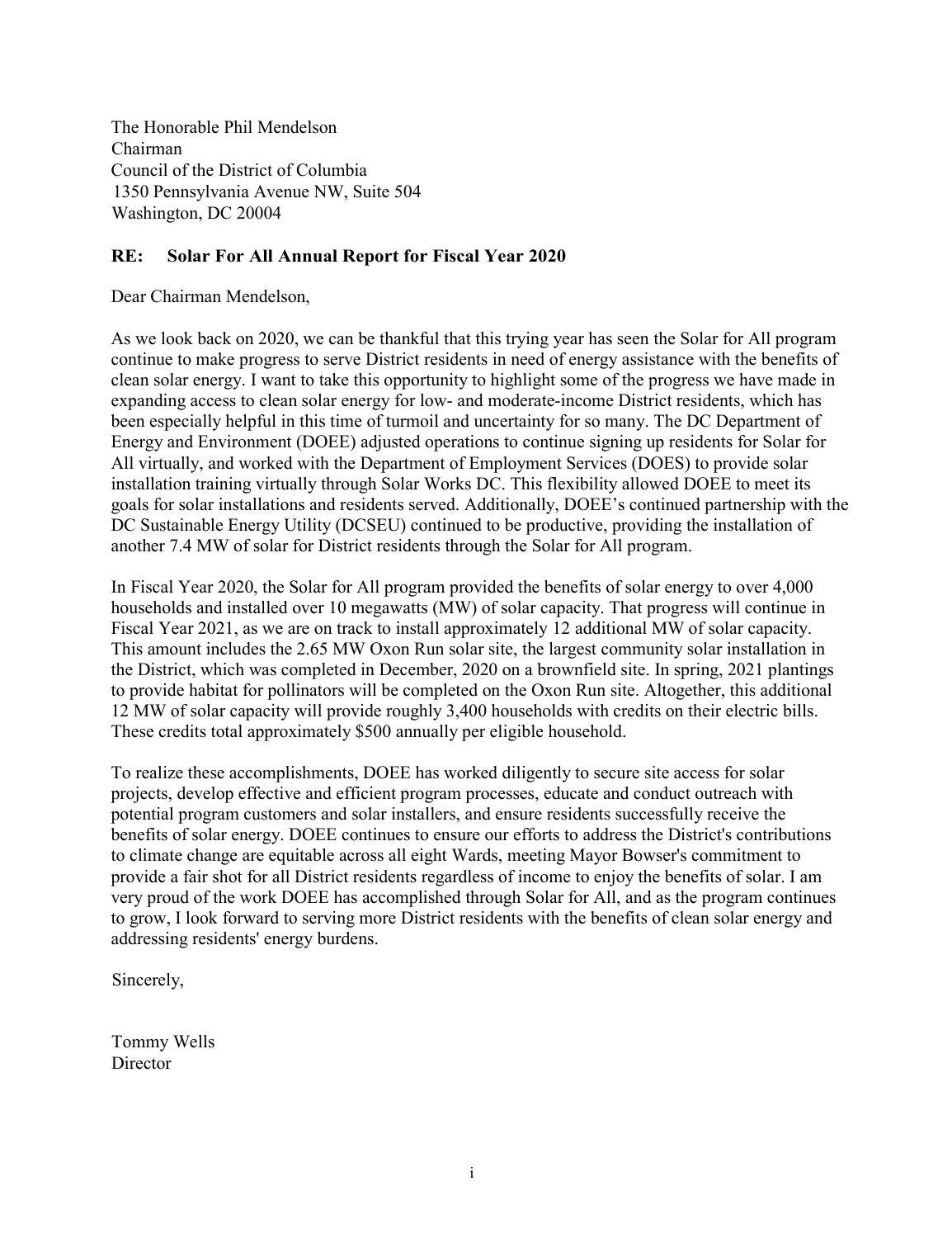#### **INTRODUCTION**

Pursuant to the Renewable Portfolio Standard Expansion Amendment Act of 2016, the Department of Energy and Environment (DOEE) submits this Solar for All Program Annual Report to the Council of the District of Columbia (Council) covering the period from October 1, 2019 through September 30, 2020.

This report describes the progress that has been made toward achieving the benchmarks established by DOEE's Solar for All Implementation Plan, provides the number and capacity of solar energy systems installed under the Solar for All program, provides the number of low- and moderate-income households served by the Solar for All program, and presents how the funds allocated to the Solar for All program have been expended.

#### **BACKGROUND**

The Renewable Portfolio Standard Expansion Amendment Act of 2016 (the Act), effective October 8, 2016 (D.C. Law 21-154; 63 DCR 10138), established the District of Columbia's Solar for All program. Pursuant to the Act, Solar for All is funded by the Renewable Energy Development Fund (REDF) (D.C. Official Code § 34-1436). The REDF is a special purpose revenue fund authorized to be used for promoting solar energy projects in the District; it is funded through compliance fees paid by electricity suppliers as required by the District's Renewable Energy Portfolio (RPS) standard.

The District's RPS also create a market for Solar Renewable Energy Credits (SRECs), as purchase of SRECs by electricity suppliers is the alternative to paying the compliance fee required by the RPS. SRECs are earned based on the amount of solar energy generated by a solar facility in the District, and they are regulated by the DC Public Service Commission (PSC).

Funding from the REDF pursuant to the Act is used to expand the District's solar capacity;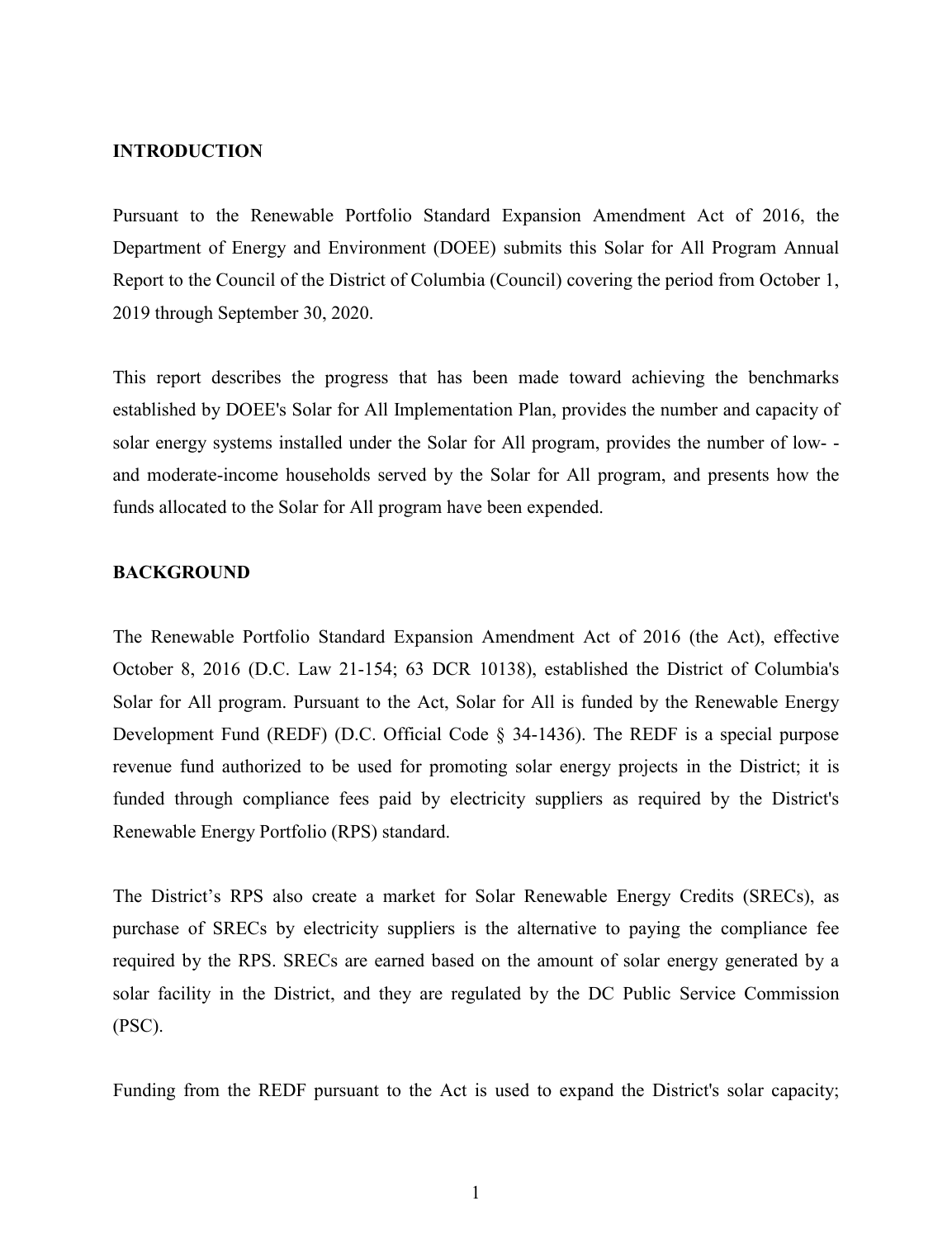increase the amount of solar generated within the District; and provide the benefits of locallygenerated solar energy to low- and moderate-income households, small businesses, nonprofits, and seniors. Solar for All's specific target is to provide the benefits of solar energy to 100,000 low- and moderate-income households (defined in the Act as households at or below 80% of Area Median Income) in an amount equivalent to reducing the average electric bill by 50% (based on the residential rate class average electricity bill for 2016) by December 31, 2032. Because there are not currently 100,000 low- and moderate-income households who pay their own electric bill, the Solar for All program has explored means of providing benefits to those households through mechanisms other than credits on an electric bill.

Pursuant to section 3(b) of the Act (D.C. Official Code § 8-1774.16(f)), DOEE is required to submit an annual report on the expenditure of the funds allocated to Solar for All, the progress made toward achieving the benchmarks established in DOEE's Solar for All Implementation Plan (D.C. Official Code § 8-1774.16 (e)(l)(C)), and the number of solar energy systems installed under this program in the previous fiscal year.

The Solar for All Implementation Plan established a phased approach for program implementation, with an initial phase from FY 2017- FY 2019. This initial implementation phase was focused on issuance of several Implementation and Expansion grants to experiment with different methods for deploying solar and providing program benefits to District residents. That phase is now complete and the current Phase from FY 2020 – FY 2022 focuses on implementing the lessons learned from that initial phase and improving the efficiency and effectiveness of program delivery by utilizing the tools and institutions established in the first phase of deployment.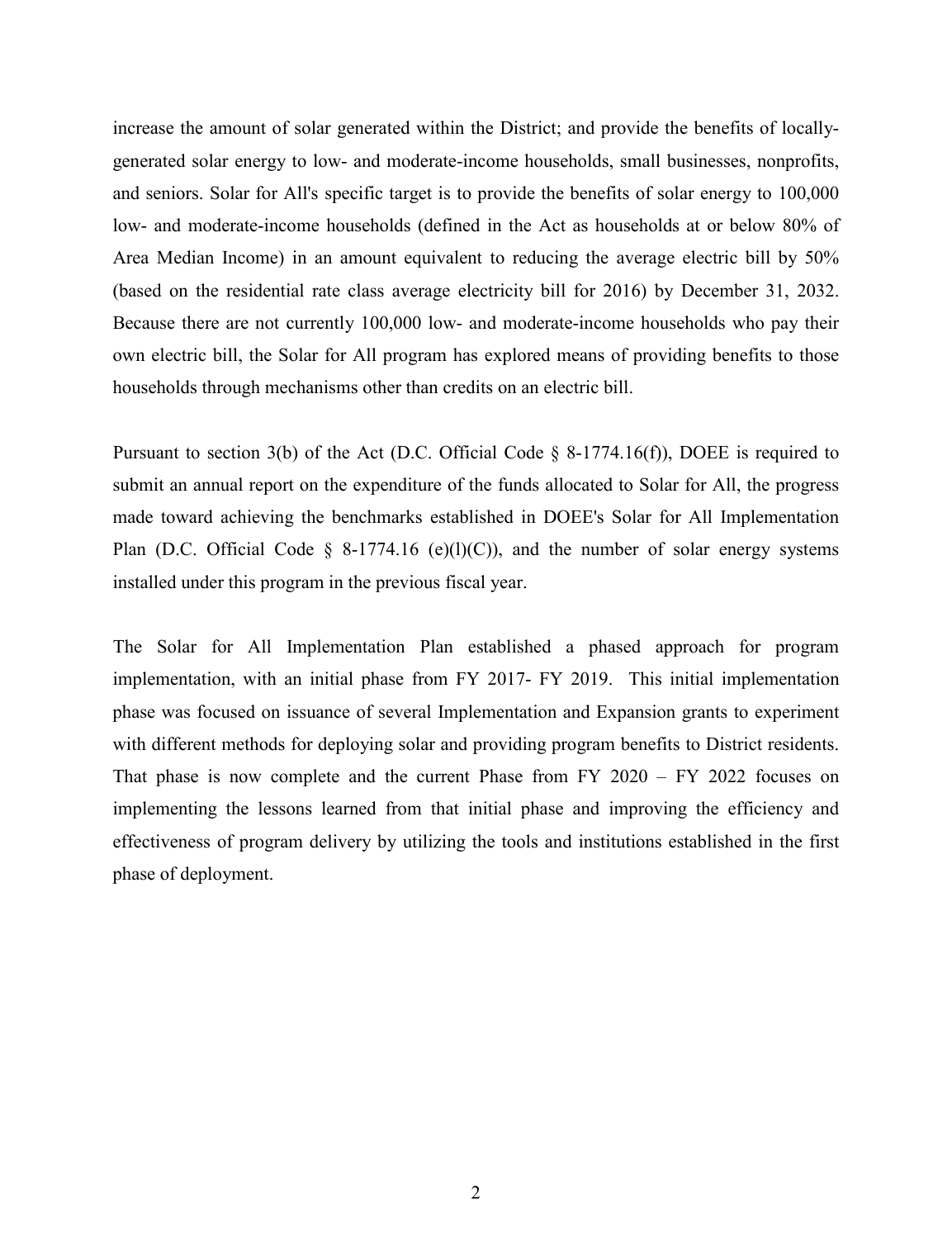#### **SOLAR FOR ALL PROGRAM**

#### **SOLAR FOR ALL INNOVATION AND EXPANSION GRANT PROJECTS**

The initial implementation phase of Solar for All focused on researching and developing solutions necessary to complete large-scale projects in subsequent implementation phases. This phase achieved these goals through Solar for All Innovation and Expansion Grants, and through strategic external and interagency partnerships.

DOEE awarded nine Innovation and Expansion Grants, with grantees chosen based on their ability to (1) meet the baseline eligibility criteria, (2) establish clear plans for addressing core barriers, and (3) demonstrate innovation in their grant applications. Grantees represent both nonprofit and for-profit entities, and the grantees are also engaging many District-based businesses as teaming partners. These grantees have all completed construction and interconnection of their projects as of December, 2020, and will now continue to maintain their projects, provide ongoing services to residents, and report annually on their performance to DOEE for the duration of their grant performance period, which is at least 15 years.

Some of the grantees are still working on finalizing delivery of the benefits of the solar systems they have installed and interconnected to residents. Each of the grantees has committed to providing DOEE with annual reports as well as meeting other grant conditions for the duration of the grant performance period. There are claw-back provisions if the grant conditions are not met at any time during the entire grant performance period. The following is a description of each of the projects that were funded by these grants.

• **Enterprise Community Development (formerly Community Preservation and Development Corporation** (CPDC)) installed 1 megawatt (MW) of solar systems on 12 affordable housing properties managed by CPDC located in Wards 5, 6, 7, and 8 of the District. These solar systems benefit approximately 2,200 housing units.<sup>[1](#page-6-0)</sup> The benefits

<span id="page-6-0"></span><sup>&</sup>lt;sup>1</sup> The benefits provided to the 2,200 housing units in CPDC properties are not equivalent to the statutory level of an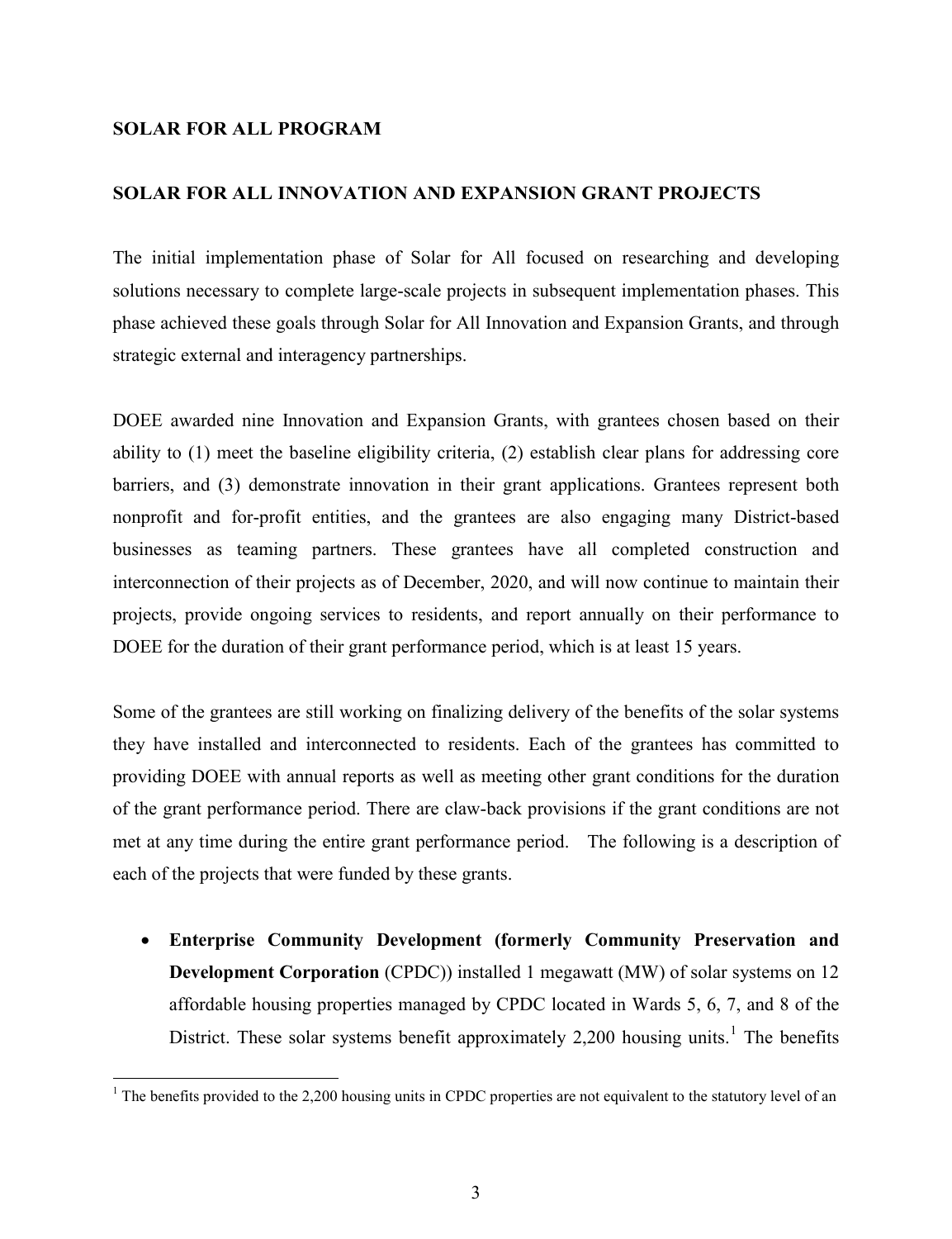provide new resident services, new building improvements, and other shared amenities for residents. This project has been completed.

- **New Partners Community Solar Corp.** (NPCS) installed and interconnected 316 kilowatts (kW) of solar systems on commercial and multifamily rooftops, resulting in free, 25-year community solar subscriptions for at least 135 low- and moderate-income households. The project resulted in innovative uses of rooftop space on Class-A downtown office buildings, including wall-mounted panels, panels integrated with a green roof, and bi-facial panels that utilize sunlight from above and below. The project also included the District's first solar plus battery storage for resiliency in an affordable housing building. Another project innovation piloted by NPCS is the first solar plus battery storage installation to provide grid services; this installation is located on the roof and playground canopy of Ludlow-Taylor Elementary School in Ward 6. This project has been completed.
- **Open Market ESCO** installed and interconnected 562 kW of solar systems on Winn Companies' Atlantic Terrace property in Ward 8 in December, 2017. The energy produced benefits income-qualified households in the District through no-cost community solar subscriptions. The project has been fully subscribed with 151 households and District residents having received energy bill credits through the Solar for All program for almost a year. This project has been completed.
- **Solar United Neighbors of D.C.** (Community Power Network), implemented a single family co-op model project that began in 2017. In FY 2019, Solar United Neighbors signed contracts with 73 income-qualified homeowners. The first system was installed in early November, 2018 and the final solar installation was completed in September, 2019. The 73 homeowners have owned the solar systems from installation and should have their electricity bills reduced by half. This project has been completed.
- **Urban Energy Advisors** (Urban Ingenuity) constructed solar energy systems on affordable, multifamily buildings throughout the District. Urban Energy Advisors installed 779 kW, and intends to serve up to 246 income-eligible households at 17 sites

**.** 

average 50% reduction of each household's electric bill. The total dollar amount of the benefits provided to the 2,200 housing units is equivalent to providing an average 50% reduction in the electric bill of approximately 309 households.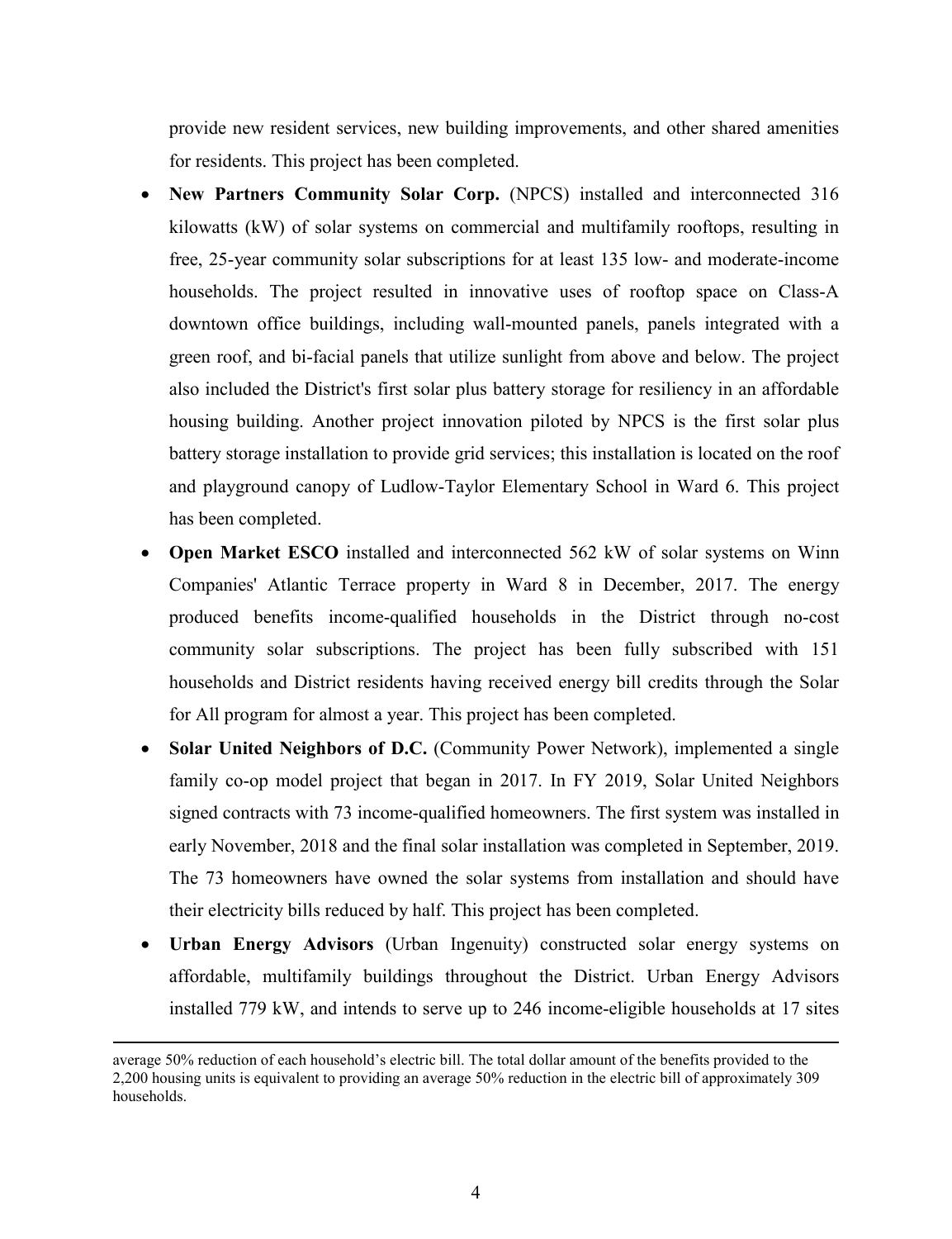with credits on their electric bill for 100% of the power produced at the sites. All of the sites have been completed and the residents have been receiving benefits since January, 2019.

- **Groundswell's** Shared Power Project developed 326 kW of solar capacity across the District. The Shared Power Project will allocate 100% of the electricity generated to benefit at least 93 low- and moderate-income households with community solar subscriptions and resident services, at no cost, for a minimum of 20 years. Construction and interconnection have been completed on all four host sites. Groundswell is partnering with Elevate Energy to provide subscriber management and enrollment services for income-eligible households. Subscriber enrollment is underway for solar installations located at St. Luke's Baptist Church in Ward 4 and Dupont Park Seventh Day Adventist Church in Ward 7.
- **Neighborhood Solar Equity, LLC** installed 595 kW of solar energy on five buildings at George Washington University. All five of the building installations have achieved substantial completion and have been interconnected. Electricity generated by the solar installations is being provided to the university, while SREC revenue from the project will benefit approximately 100 low- and moderate-income households for 15 years. This project has been completed.
- **PEER's** project provides 529 kW of solar capacity for the benefit of approximately 100 households at no cost for 15 years. PEER completed installation and interconnection of the total solar capacity for all buildings on three project sites across the District. This project's benefits include new resident services, new energy efficiency building improvements, and other shared amenities for income-qualified residents.
- **Enflection, LLC** deployed rooftop solar systems, solar canopy systems, and ground mounted solar systems on underutilized or difficult-to-develop spaces at five affordable housing properties. The projects installed 773 kW of solar, including 25.8 kW of solar canopy systems and 511 kW of ground mount systems, to benefit approximately 300 low- and moderate-income District households for at least 15 years. The low- and moderate-income beneficiaries receive direct benefits, in the form of utility credits, or indirect benefits, such as reductions in homeowner's association (HOA) fees.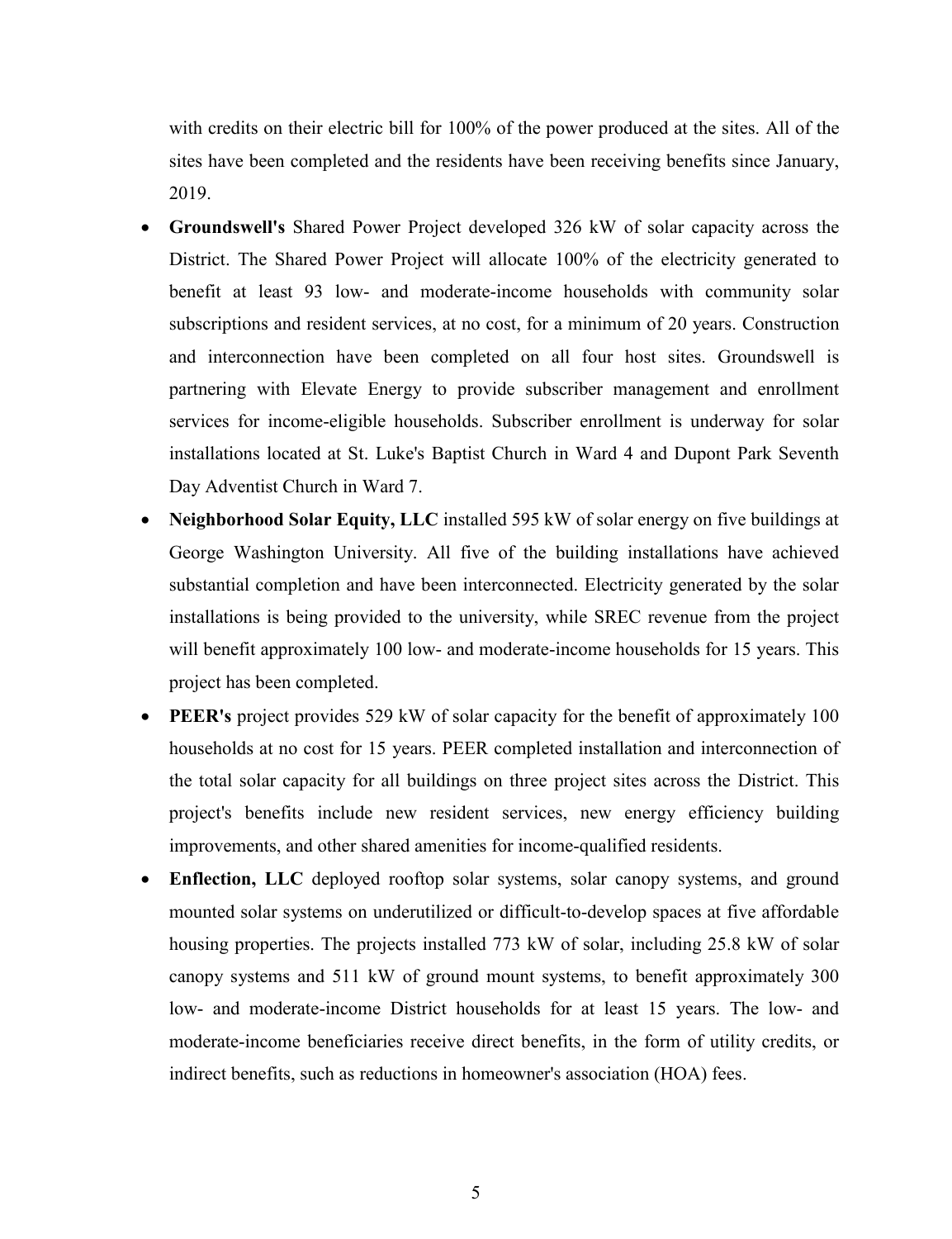During the initial implementation phase of Solar for All (FY2017 - 2019), the Solar for All Innovation and Expansion grantees and partner organizations built relationships, identified barriers, and proposed solutions to meet project implementation goals. As challenges were identified, DOEE worked closely with grantees and stakeholders to develop solutions wherever possible. The lessons learned through the innovation and expansion phase are being documented and will be shared with stakeholders and the public through a lessons-learned document that will be posted on DOEE's website upon completion. The lessons learned will be applied as the Solar for All program serves a growing number of households in the future.

#### **INTERAGENCY PARTNERSHIPS**

#### **SOLAR WORKS DC**

DOEE and the Department of Employment Services (DOES) partnered to develop **Solar Works DC,** a program that provides solar installation for low- and moderate-income residents as well as job training for District residents. The program was launched in May 2017 and is administered by DOEE's grantee GRID Alternatives Mid-Atlantic (GRID), which recently received a new grant award to continue administering the program. The job training program operates 12-week cohorts in the fall and spring, which are open to District residents ages 18 and over. Participants in each cohort complete GRID's Installation Basics Training (IBT) program and earn industry-relevant skills certificates by demonstrating competency in solar installations. In addition, the participants attend customer outreach and construction workshops, receive CPR and OSHA 10 certifications, and take the North American Board of Certified Energy Practitioners (NABCEP) PV Associate Credential exam. During the summer, a six-week prorated program is offered for District residents ages 18-24 that are enrolled in the DOES Marion Barry Summer Youth Employment Program.

In the first three years of the program, Solar Works DC trained over 250 District residents through 10 cohorts, providing a total of 670 kWs of increased solar capacity that has eased energy burdens for 174 eligible low- and moderate-income households. Approximately onethird of the program's trainees that successfully met all requirements and graduated are now in jobs in solar and related industries. GRID and its partners, including Titan Solar, New Columbia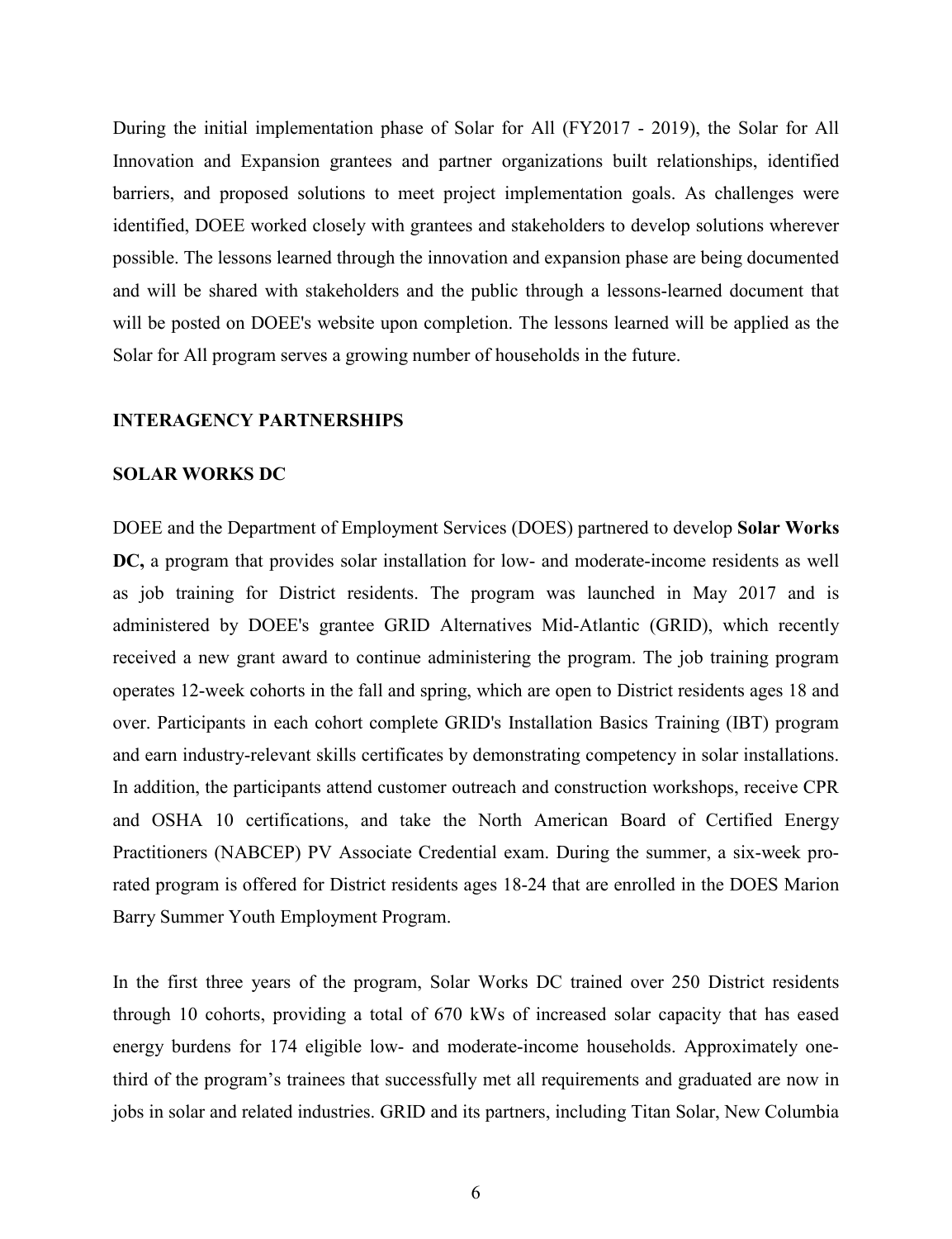Solar, AmeriCorp and others, are committed to recruiting and hiring trainees who have successfully completed the program. DOEE and DOES have begun planning the first Solar Works virtual job fair for spring 2021 and will invite current and former trainees. Unfortunately, in FY2020, live install activities were halted in the spring and summer sessions due to safety and health concerns from COVID-19, but resumed this past fall with the  $11<sup>th</sup>$ program cohort starting in November. However, virtual training was provided for the spring and summer sessions. Solar Works DC was the only program offered through DOES' Infrastructure Academy to operate year-round in 2020. Case management and support services were even more critical this year since many trainees were managing very difficult personal challenges, ranging from domestic violence and housing issues to technology constraints and illness. The program purchased iPads for each trainee, and managed housing referrals and other services. These elements have now become a standard for the manner in which the program manages its wraparound services. Retention was higher than in previous years due to various barriers being removed as a result of the stay-at-home order (e.g. childcare, transportation, etc.).

The program is currently developing a comprehensive plan for strategic recruitment to target veterans, women, returning citizens, and science, technology, engineering, and mathematics (STEM)-focused high school students. Trainees will also build the program's first mock house this coming year, which will be used for training installations and other exercises. Weatherized equipment was donated by partners for the winter, including new technology, like socialdistance wristbands, which alert trainees and staff if they are within a 6-ft range of each other.

**DC Housing Authority (DCHA)** - In FY 2020, as part of its work under a \$5 million grant from the Solar for All program, DCHA completed solar installations at Parkway Overlook, Ft. Lincoln, Benning Terrace, Elvans Road, Hopkins Apartments, Potomac Gardens and LeDroit. The solar installations at Parkway Overlook and Benning Terrace are community renewable energy facilities (CREFs) that deliver benefits by enrolling community solar subscribers. Upon completion of final inspections, DCHA estimates the total capacity funded by the grant to be l.7MW, which will provide benefits to over 5,000 households in the properties served by these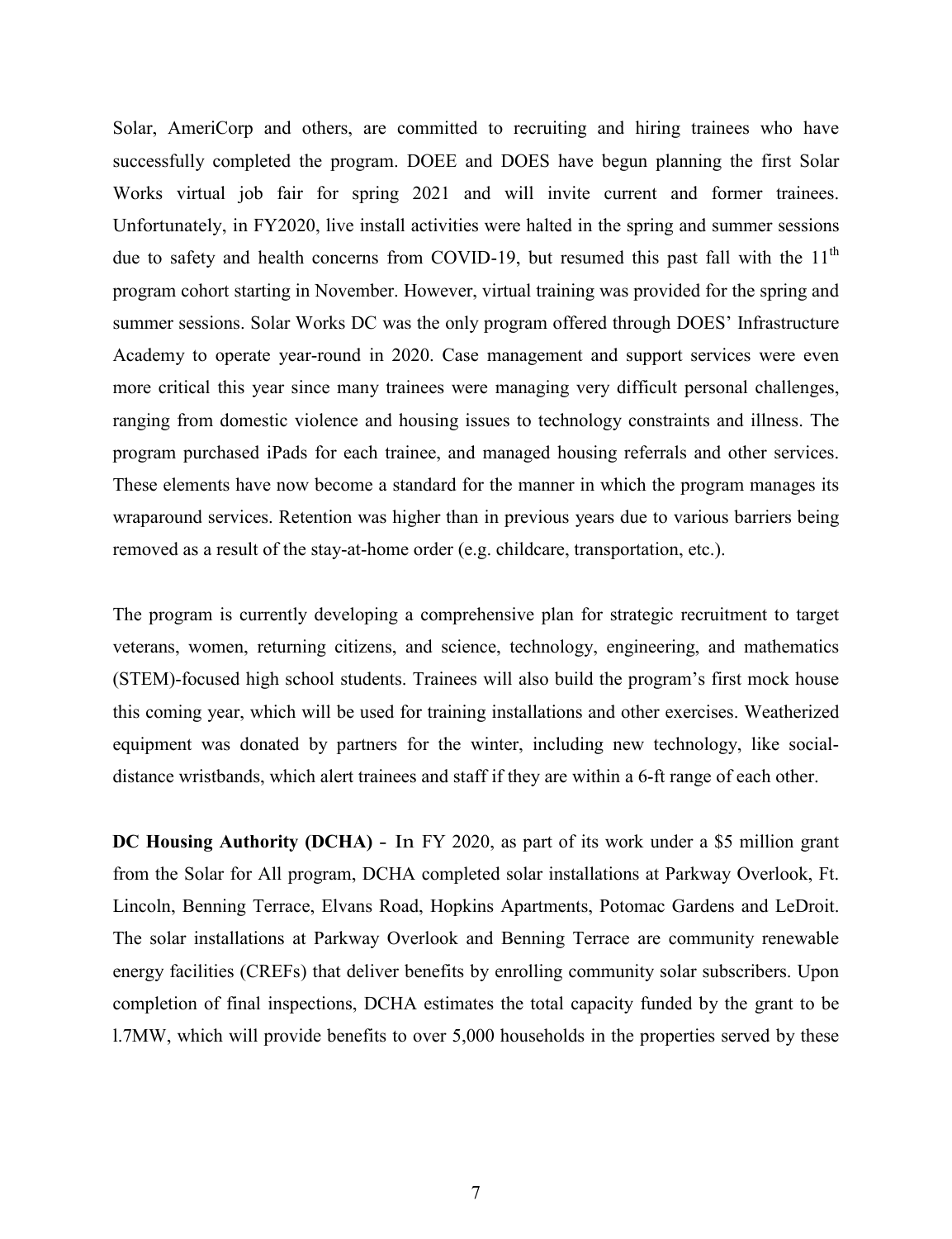new solar systems.<sup>[2](#page-11-0)</sup> DCHA is now focusing on refining its plans for resident engagement and distribution of the benefits associated with the solar projects.

**District of Columbia Public Library (DCPL)** - DOEE partnered with DCPL for the procurement and installation of a 125 kW solar system, coupled with an energy storage system, at the newly constructed Southwest Public Library. In FY 2018, DOEE received and reviewed the design plan for the solar and battery storage installation to improve resiliency at the facility. DOEE provided technical assistance for the project, including discussions regarding the selection of critical loads to be backed up by the uninterruptible power system. The project completed construction in FY 2020 and a utility "Authorization to Operate" is expected in early 2021. Ultimately, the solar benefits from this system will be shared with around 30 low- and moderate-income residents of the surrounding community through the Solar for All program.

**Department of General Services (DGS)** - DGS awarded a contract to GRID Alternatives Mid-Atlantic to design, construct, and maintain a community solar facility at Oxon Run in Ward 8, which was funded by the REDF. Construction and system interconnection was completed in December, 2020. The project provides 2.65 MW of solar capacity, the largest single community solar installation in the District. The community solar facility will produce enough electricity to benefit approximately 780 low- and moderate-income households who live within 2 miles of the solar facility with credits on their electric bills for 100% of the energy produced by the system. Subscribers should start receiving those credits by June 2021 as there has been a delay in system operation due to the need to complete some remedial electric work at the site.

**University of the District of Columbia (UDC)** - DOEE is partnering with UDC to repair the

<span id="page-11-0"></span> $2$  The benefits provided to the 5,000 households living in the DCHA properties are not equivalent to the statutory level of an average 50% reduction of each household's electric bill. The total dollar amount of the benefits provided to the 5,000 households is equivalent to providing an average 50% reduction in the electric bill of approximately 300 households. Residents of these DCHA properties do not pay an electric bill (the buildings are master-metered). Instead residents will receive non-monetary benefits. DCHA is still finalizing its benefits deployment plan. The direct benefits to DCHA residents include the installation of new roofs and electrical system upgrades. In future years, after solar system revenues have accrued, benefits could include solar-funded scholarships, science, technology, engineering, and mathematics (STEM) programs, building improvements (solar funded common area, community gardens, etc.), security improvements, job training, and special community events and educational programs.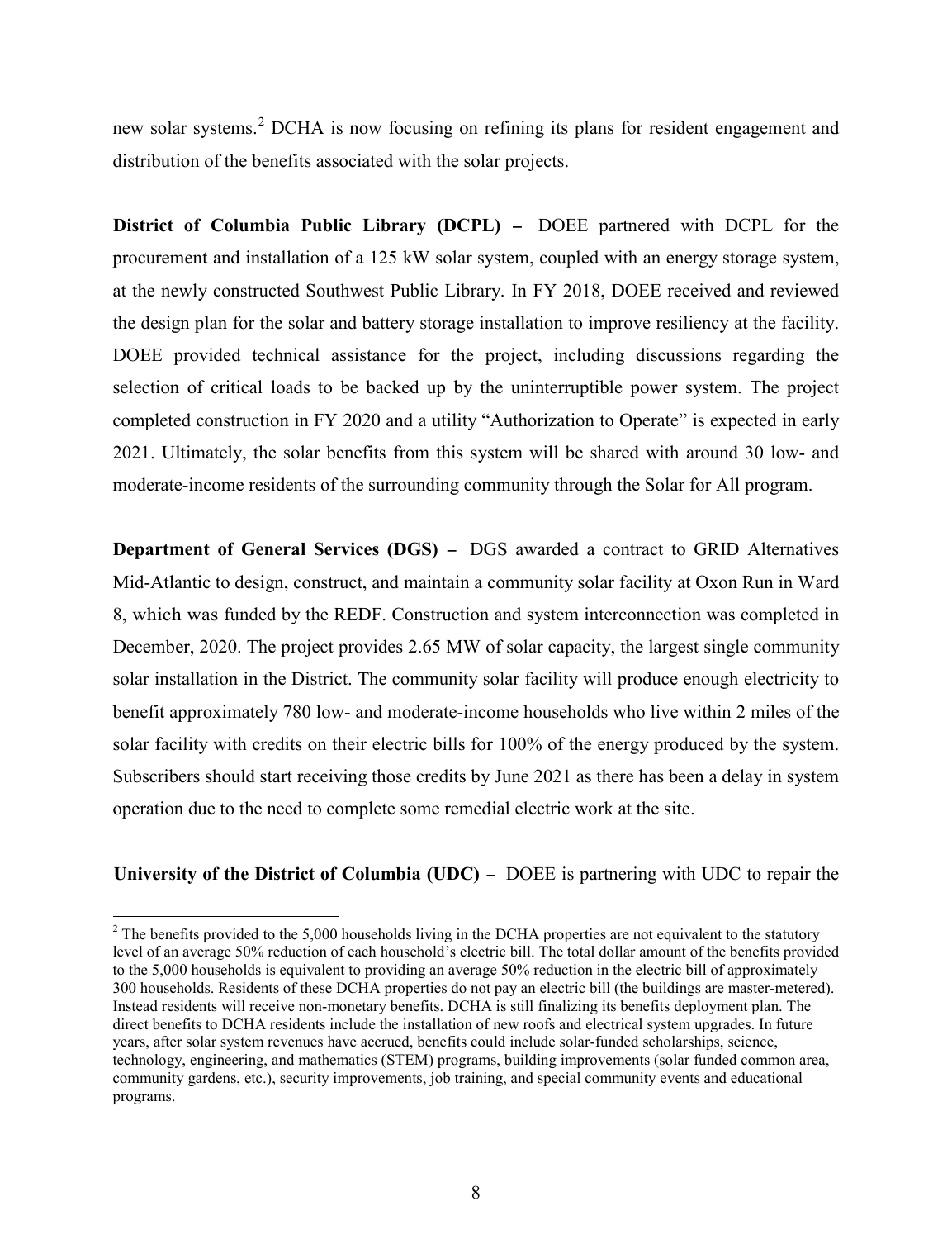roof of a campus building in order to install solar systems. DOEE awarded a grant of \$885,535 to UDC for roof repair to facilitate solar system installation on August 14, 2019. This project is a 24-month grant, with 2 phases: 1) the first 12 months for completion of the roof repair and 2) the second 12 months for the installation of the solar system. The roof repair is complete, and the solar system installation will be completed in FY 2021. The agencies continue to work together to complete this project to benefit income-eligible UDC students.

**DC Sustainable Energy Utility (DCSEU)** - DOEE has partnered with DCSEU to serve lowand moderate-income District residents through the Solar For All program by installing solar systems both at single family residences and at other sites that serve as community renewable energy facilities (CREFs) serving multiple residents. DCSEU completed 7.4MW of solar installations in FY 20, which is estimated to provide benefits to 2,119 low- and moderateincome households.

#### **CHALLENGES AND SOLUTIONS**

DOEE has identified the following four challenges related to the implementation of Solar for All. These challenges are:

1) Ensuring that the benefits of community solar are accurately and timely allocated to residents' accounts, administered by Pepco. In spring, 2020 Pepco launched a community solar portal to handle the process for allocating the energy from community solar systems to their subscribers through electric bill credits for all of the community solar projects within the Pepco territory. There were issues with how this new portal interacted with the existing Pepco billing system, and this caused a months-long delay in the community solar subscriber credits reaching residents' accounts. DOEE continues to work in partnership with Pepco to address this issue to ensure that all Solar for All subscribers receive their full allocation of benefits. Pepco has processed credits into Solar for All subscriber accounts to make up for the missed credits over the summer. It is important that this issue be addressed expeditiously as prolonged problems could damage the reputation of the Solar for All program and of the concept of community solar as a viable option for District residents to enjoy the benefits of clean solar energy.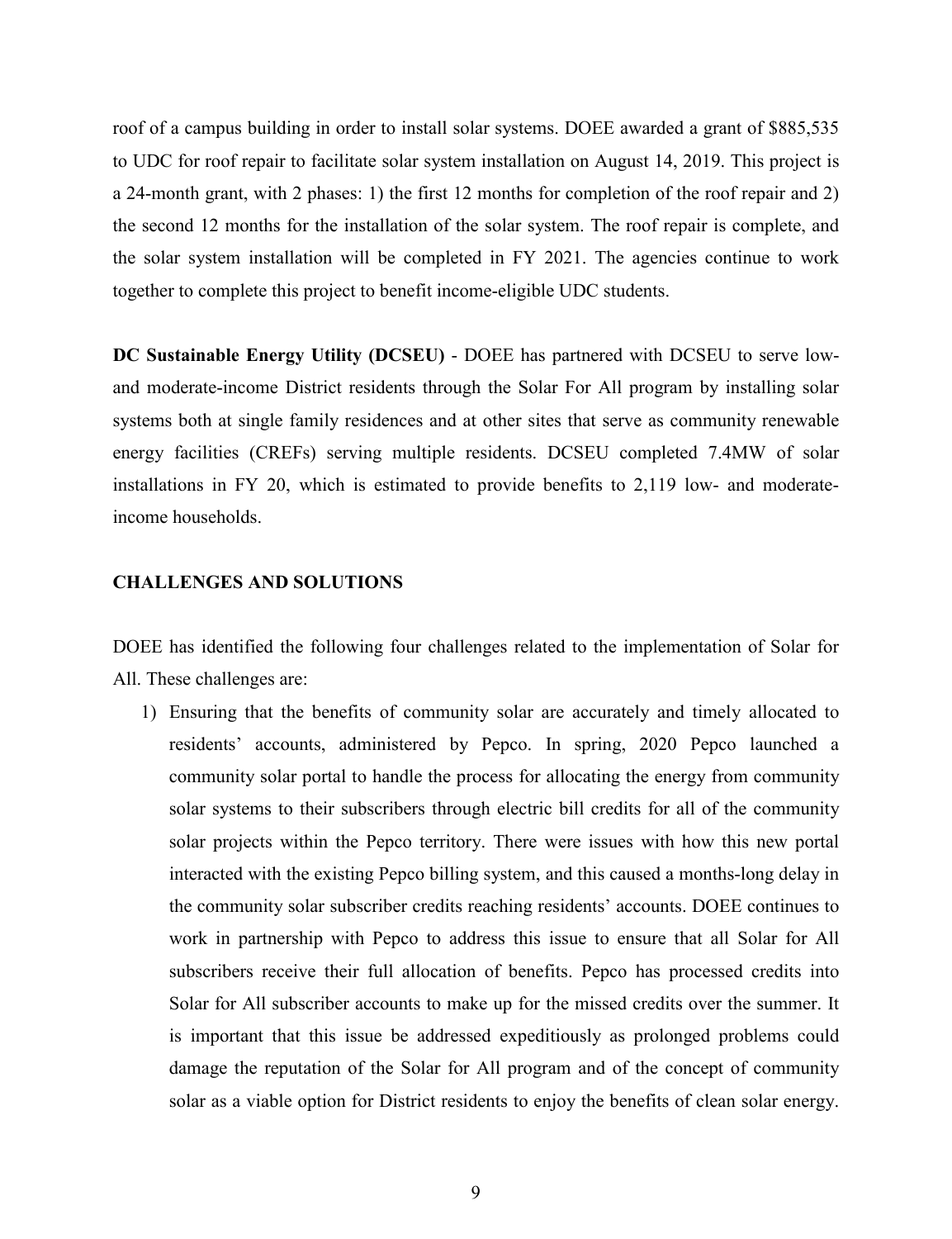Additionally, addressing this issue will benefit commercial community solar providers, which are experiencing similar issues and are an important source of the solar market, particularly for residents of apartment buildings.

- 2) The DC SREC market continues to be strong, supported by the expanded solar carve-out and lengthened SREC holding period enacted through the Clean Energy DC Omnibus Amendment Act of 2018 ("CEDC Act"). However, the impact of COVID-19 alters the dynamics of the SREC market in two ways. First, retail electricity consumption in the first ten months of calendar year 2020 ("CY2020") fell 4.7% relative to consumption for the same period in CY2019, which reduced the demand for SRECs in CY2020.<sup>[3](#page-13-0)</sup> Second, a slowdown in solar installations due to the public health emergency resulted in less new solar capacity being installed than would have otherwise been expected. Despite the slowdown, the first three quarters of CY2020 yielded 31.45 MW of RPS-eligible solar installations compared to 13.43 MW of solar in CY2019—a year-over-year growth rate increase of  $134\%$  $134\%$  $134\%$ <sup>4</sup>. The net impact of lower electricity sales and significant growth in new solar installation means that the market for SRECs will likely continue in oversupply conditions through at least CY2022, after which the market will shift to a stable market with an on-going undersupply for the foreseeable future. Undersupply conditions will support strong and stable SREC prices that will provide a positive incentive to continued solar development well into the future. The current and future SREC market is expected to improve financing terms for Solar for All projects and reduce costs of the program.
- 3) Site access continues to present a challenge and has caused some delay in solar system installations. Securing access commitments from building owners is critical to meeting the goals of Solar for All and ensuring the benefits continue to accrue to low- and moderate-income households for the life of the solar system. Grantees were required to

<span id="page-13-0"></span><sup>&</sup>lt;sup>3</sup> U.S. Energy Information Administration, Form 861M "Monthly Electric Power Industry Report". Accessed: <https://www.eia.gov/electricity/data/eia861m/>

<span id="page-13-1"></span><sup>&</sup>lt;sup>4</sup> Information from the Public Service Commission of the District of Columbia. Available[: https://dcpsc.org/Utility-](https://dcpsc.org/Utility-Information/Electric/RPS.aspx)[Information/Electric/RPS.aspx](https://dcpsc.org/Utility-Information/Electric/RPS.aspx)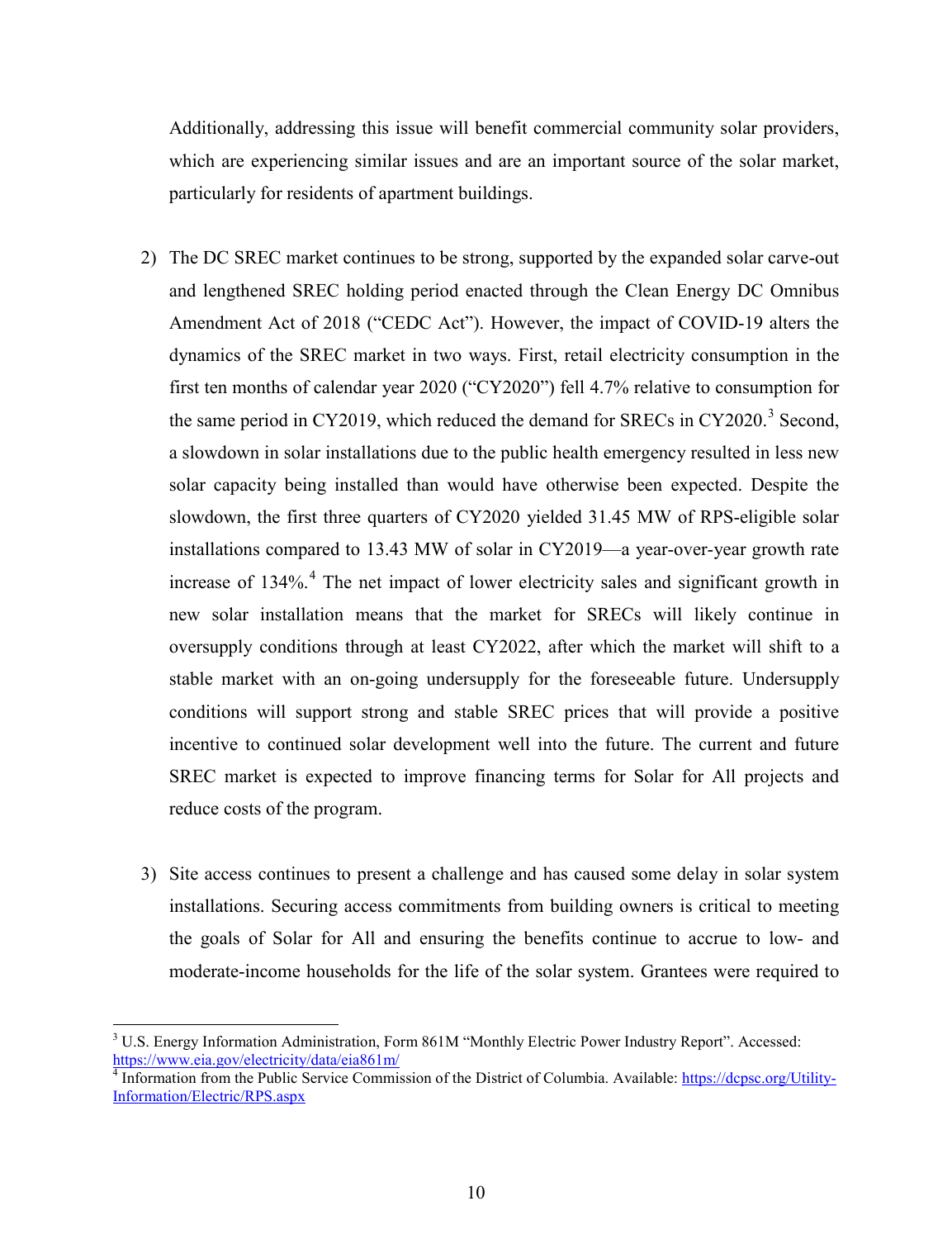secure site access for at least a 15 year period. The issue of securing site access will be a focus of the lessons learned report that DOEE is working on to document the Innovation and Expansion Grant phase of Solar for All's implementation. The report will provide recommendations for DOEE to implement as part of near-term program implementation.

4) Customer acquisition has been an ongoing challenge, wherein DOEE and its grantees have grappled with attracting and maintaining a pipeline of eligible solar beneficiaries. To overcome this barrier, DOEE placed greater attention on educating District residents about Solar for All and seeking creative engagement opportunities in partnership with the income-eligible community and trusted organizations that serve them. The engagements explain how solar energy works, address general skepticisms of solar technology and related program offerings, and educate households on the benefits being made available by the deployment of solar and subscriptions for community solar. DOEE has also begun to establish partnerships with other District Government agencies to leverage their existing processes and systems to address administrative burdens and sign up customers more efficiently. One way to make it easier to for residents to sign up for Solar for All is to utilize existing administrative data that the District Government has to speed approval for benefits. DOEE is already utilizing data from Districtadministered programs such as the Low Income Home Energy Assistance Program (LIHEAP), Clean Rivers Impervious Area Charge (CRIAC), Supplemental Nutrition Assistance Program (SNAP), and Temporary Assistance for Needy Families (TANF) to allow beneficiaries of those programs to avoid the income verification process to qualify for Solar for All. DOEE is exploring whether the Office of Tax and Revenue could conduct income verification for both new and existing beneficiaries. Existing beneficiaries are required to recertify for Solar for All every three years. Using existing administrative data helps beneficiaries avoid having to provide documentation to DOEE that they have already provided in other interactions with the District Government, saving both DOEE and the resident time and costs. Additionally, allowing residents to recertify using data they have already provided should reduce the number of qualified subscribers who drop out of the program for failure to meet administrative requirements as opposed to actual changes in circumstance such as earning too much to continue to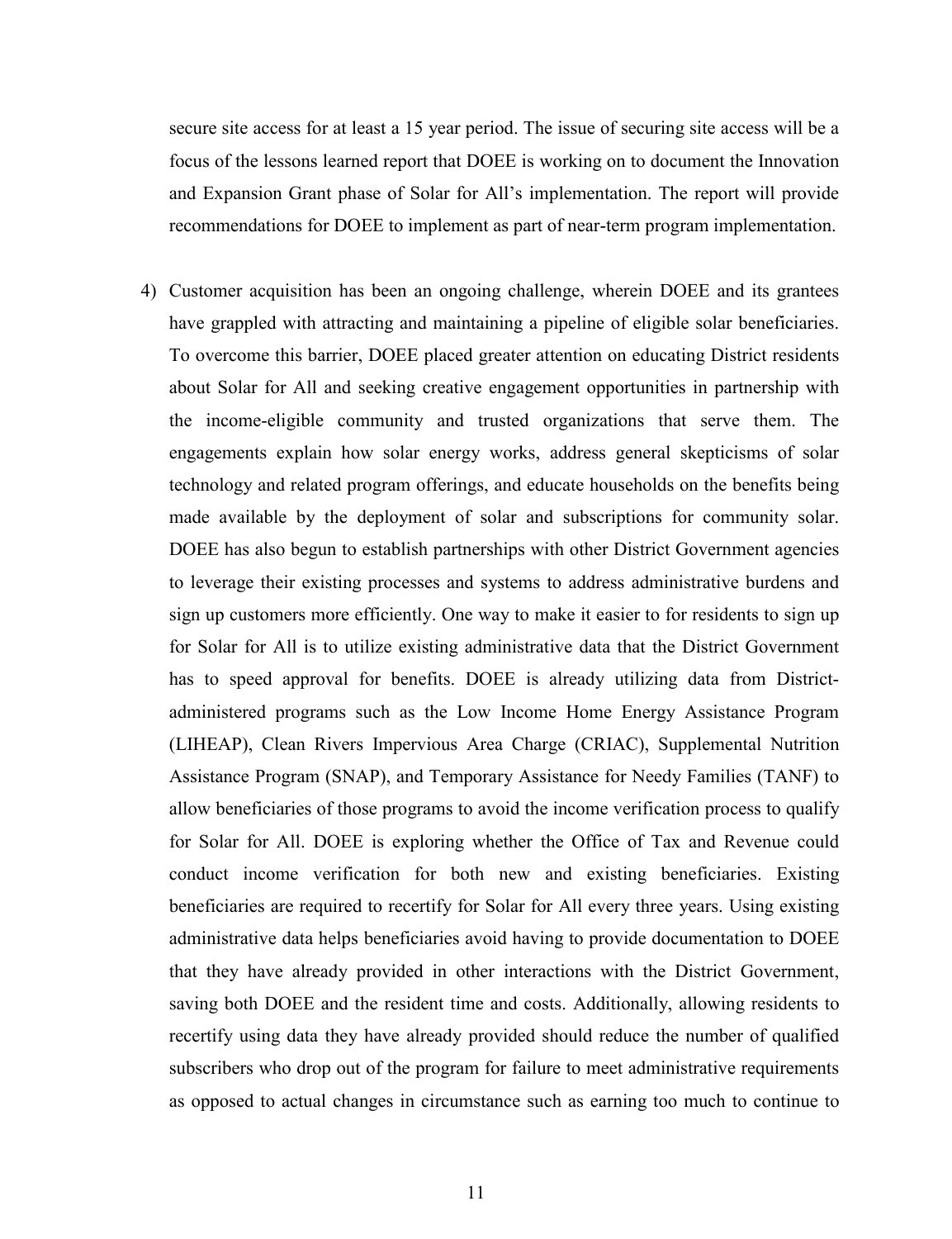qualify or moving out of the District.

Going forward, DOEE will continue to work with grantees and partners to identify innovative methods to provide benefits to low- and moderate-income households equivalent to a 50% reduction in electricity bills, particularly when directly applying benefits on energy bills is not practical or possible. DOEE is developing criteria to ensure these benefits are fully realized by low- and moderate-income households and are consistent with the goals of Solar for All.

## **SYSTEMS INSTALLED AND LOW- AND MODERATE-INCOME HOUSEHOLDS SERVED IN FY 2020**

In FY 2020, the Solar for All program installed 11.01 MW of new solar capacity that can provide the benefits of solar energy to 3,103 low- and moderate-income District households. Thus far in FY 2021, the Solar for All program has completed an additional 6 MW of solar, benefitting approximately 1,683 District residents. By the end of FY 2021, DOEE expects the Solar for All program to produce an additional 10.5 MW of solar, serving roughly 3,000 lowand moderate-income households.

### **EXPENDITURE OF FUNDS**

| Category                  | <b>Expenditures</b> |
|---------------------------|---------------------|
| <b>Personnel Services</b> | \$2,116,123.13      |
| Non-Personnel Services    | \$25,612,327.15     |
| <b>Total Expenditures</b> | \$27,728,450.28     |

As detailed below, the REDF expenditures for FY 2020 totaled \$27,728,450.28.

Non-personnel services included completing the Solar for All Innovation and Expansion grants; continued partnerships to deploy solar with sister agencies through MOUs, such as with DCRA, DGS and DCPL; and implementing DCSEU's Solar for All Program through a contract modification. DOEE also awarded a grant to Groundswell to implement subscription management services, and continued the successful Solar Works DC Program in partnership with Grid Alternatives and DOES. DOEE also awarded a grant to Pendrawgn Productions to promote a documentary about the Solar for All program, which received a local Emmy